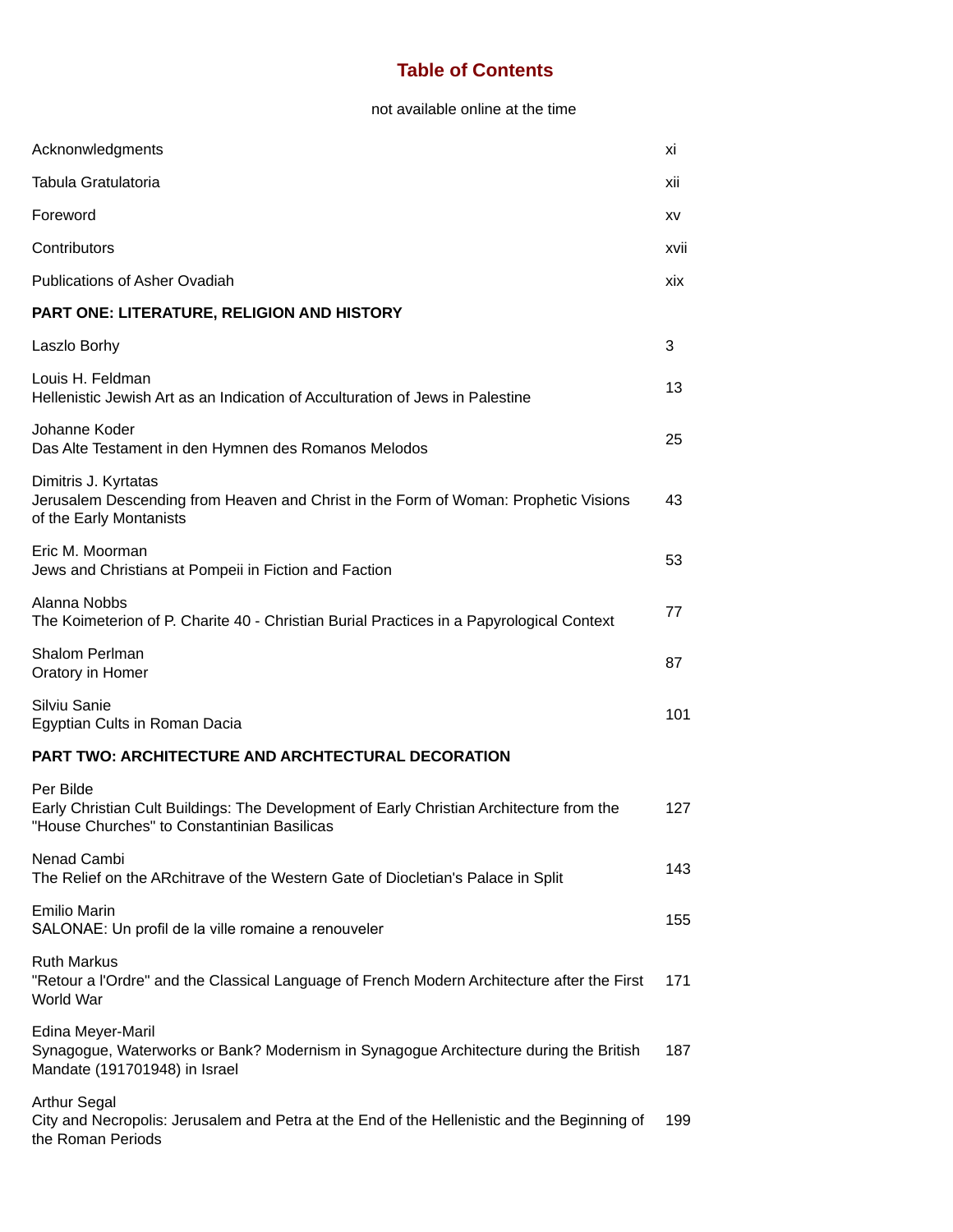| Hana Taragan<br>Mamluk Patronage and Crusader Memories                                                                                                                           | 225 |
|----------------------------------------------------------------------------------------------------------------------------------------------------------------------------------|-----|
| <b>Michael Vickers</b><br>The dramatic personae of Alma-Tadema's Phidias and the Frieze of the Parthenon, Athens                                                                 | 235 |
| <b>PART THREE: MOSAICS AND PAINTINGS</b>                                                                                                                                         |     |
| Jose Maria Alvarez Martinez - Trinidad Nogales Basarrate<br>Las producciones musivas emeritenses                                                                                 | 243 |
| Jose M. Blazquez<br>Mosaicos romanos hispanos conocidos por dibujos o poco mencionados                                                                                           | 265 |
| Heide und Helmut Buschhausen<br>Zur Akra Tapeinosis in der mittelbyzantinischen Zeit                                                                                             | 285 |
| John R. Clarke<br>Forica Security: The Apotropaic Tygmy-Other in an Imperial Latrine at Ostia                                                                                    | 293 |
| Raffaella Farioli Campanati<br>Tipologie musive pavimentali di composizioni miste centrate di corona di cerchi.<br>Alcuni esempi d'Italia e del Vicino Oriente nel V e VI secolo | 303 |
| Elisheva Frieslander<br>The Faces of Madness: Issues in the Iconography of Mental Insanity in Ancient Greece                                                                     | 311 |
| <b>Ann-Marie Guimier-Sorbets</b><br>Perles et pirouetter: diverses formes, divers emplois du motif en mosaique                                                                   | 333 |
| Guadalupe Lopez Monteagudo<br>Un nuevo mosaico de Augusta Emerita con la representacion alegorica de Opora                                                                       | 347 |
| Talia Michaeli<br>Elysium or the Garden of Eden? The Case of an Early Byzantine Painted Tomb in<br><b>Western Galilee</b>                                                        | 365 |
| Marek Titien Olszewski<br>La mosaiques de la fete nocturne pannychis de Shahba-Philippopolis et le temoignage<br>d'Artemidore de Daldis (Onirocritican II, 61)                   | 381 |
| David Parrish<br>Late Antique Mosaics from Antioch and their Relation to North African Pavements: A<br>Re-evaluation of Irving Lavin's Thesis                                    | 391 |
| Michele Piccirillo<br>Local Workshops or Imported Artistsin the Development of Mosaic Art in Jordan?                                                                             | 409 |
| Nava Sevilla Sadeh<br>A Hero in a Girl's Dress: The Meaning of Achilles' Image and Marginal Decoration in a<br>Mosaic from Shechem-Nablus                                        | 431 |
| Julia Valeva<br>Late Classical and Early Hellenistic Scroll Ornament                                                                                                             | 451 |
| Marjorie Susan Venit<br>Images of Alexandria                                                                                                                                     | 483 |
| Panayotis L. Vocotopoulos<br>A XVIth-Century Icon of Christ with St. John the Baptist in Jerusalem                                                                               | 497 |
| <b>PART FOUR: SCULPTURE</b>                                                                                                                                                      |     |
| <b>Ruth Bartal</b>                                                                                                                                                               |     |

The Coexistence of Christian and Pagan Apotropaic Signs in Spanish Romanesque 507